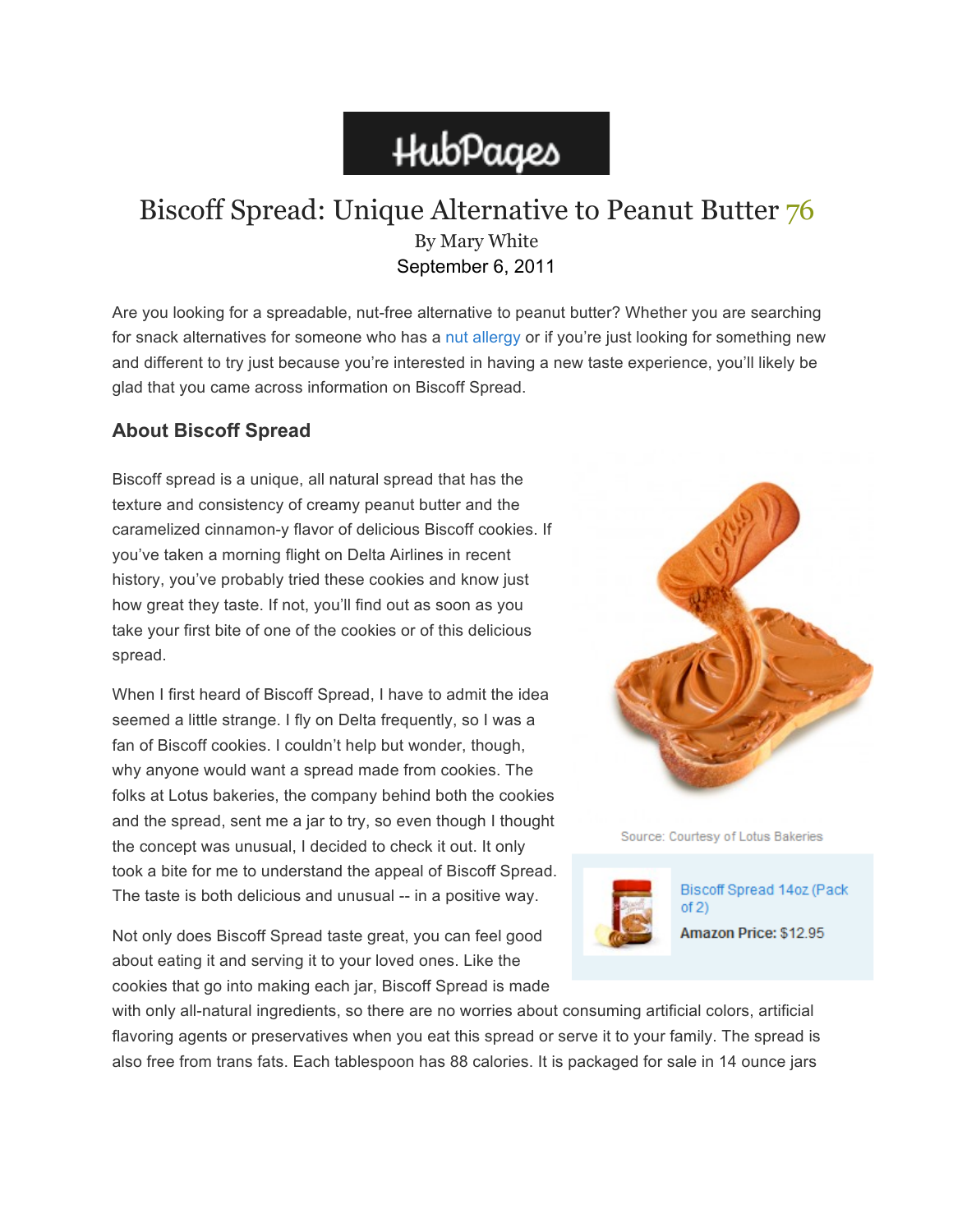and is available in supermarkets and other major retailers throughout the U.S. including Walmart, Kroger, Stop & Shop and more.

### **How to Eat Biscoff Spread**

You can use Biscoff Spread for just about anything that you'd use peanut butter for. It is quite sweet, so you probably won't want to make peanut butter and jelly sandwiches with it. However, it's a great topping for toast, bagels, English muffins, graham crackers, pancakes, waffles and more. You could even eat it straight from the jar, but it might be difficult to avoid over-indulging if you do that. I haven't actually tried using it instead of peanut butter in my favorite peanut butter pie recipe, but I'm planning to do so. I think the result will be a tasty caramel cinnamon pie. Yum! Yum!



Source: Courtesy of Lotus Bakeries

### **The Story Behind Biscoff Spread: A Reality TV Success Story**

Biscoff Spread came into being in a unique way. It was not developed in test kitchens operated by Lotus bakery. Instead, the concoction was created by Els Scheppers, a longtime fan of Biscoff cookies who lives in Belgium. Scheppers entered her concoction in a Belgian reality television program called De Bedenkers, which translates into The Inventors in English.

Scheppers' recipe was chosen as a finalist out of more than 2,000 entries. Following the attention she gained on the show, Lotus bakeries worked with Schepppers to perfect the recipe and introduce